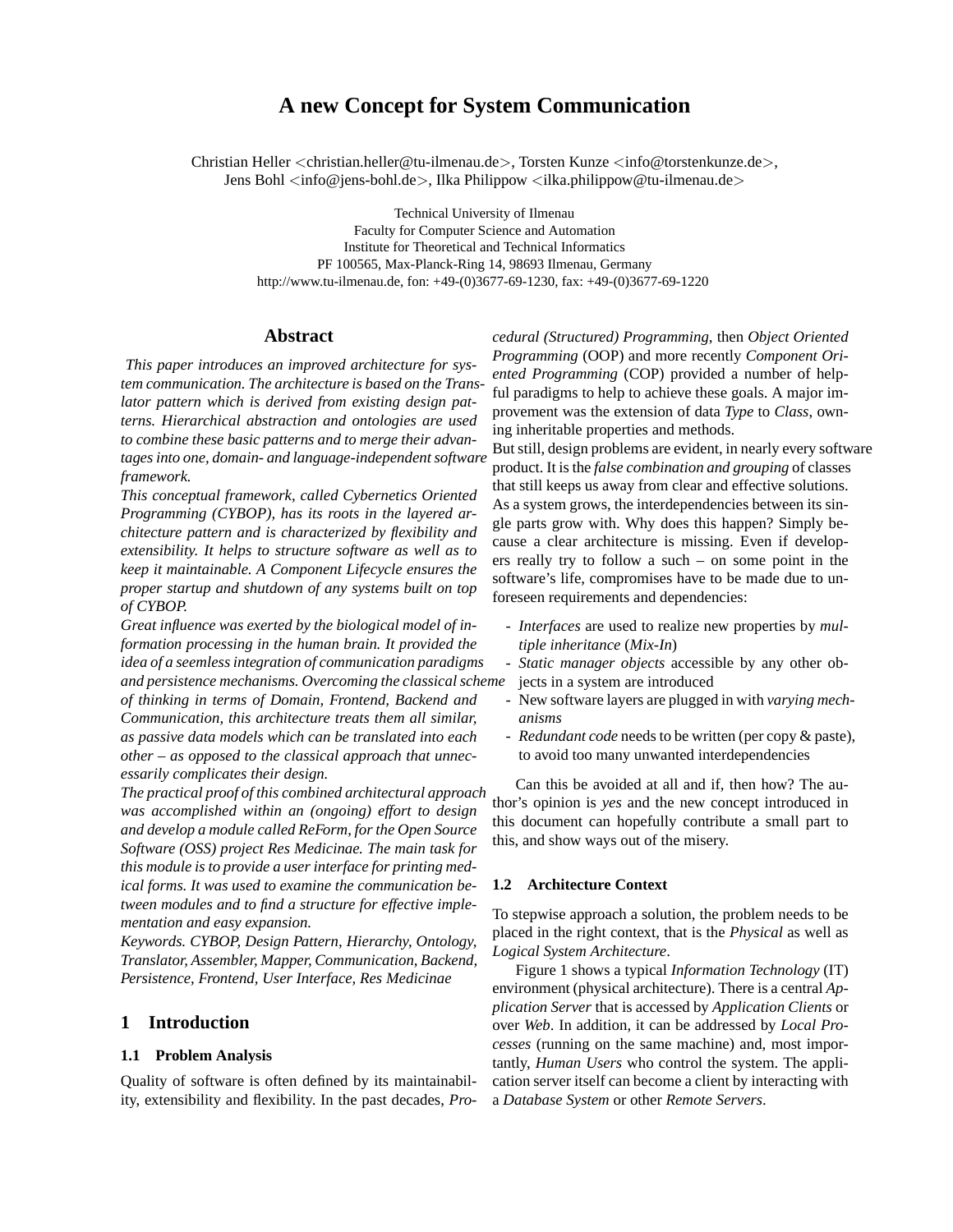

**Fig. 1.** Information Technology Environment

Each of these kinds of communication makes use of its own interaction mechanism. This paper will concentrate on the three (plus one) most important ones:

- Database (*Backend*)
- Remote Server
- Human User (*Frontend*)
- Business Knowledge (*Domain Model* in the Application Server itself)

A system to be capable of interacting via all of the above-mentioned kinds, needs to have implemented the corresponding mechanisms in its software (logical architecture). Figure 2 shows a possible inner software structure of a modular (layered) system implementation.



**Fig. 2.** Inner Software Structure

## **1.3 Design Pattern and Framework**

One well-known way to create a layered system with clear architecture and only few interdependencies is the use of *Software Patterns*(often divided into *Design-*, *Architecture-Enterprise Application Architecture* [ea02]. The most imand other patterns). They help recognizing recurring structures for application on similar problems. Another, closely related technique are *Frameworks*. They can help prevent code duplication and development efforts. Both concepts – frameworks and patterns – depend on each other and

provide higher flexibility for software components [Pre94]. This paper is not about frameworks but its solutions are extracted and used in one called *Cybernetics Oriented Programming* (CYBOP) [Pro04b]. Its main concept is based on the hierarchical structure of the universe [CH03]. This very simple idea can perfectly be mapped on software systems.

### **1.4 Document Structure**

In the course of this paper, basic design patterns are introduced in section 2 and placed into the greater architecture context in section 4. Section 3 provides some knowledge to achieve this, that is to apply hierarchies to obtain ontologies which finally help to combine and merge the design patterns. The biological considerations of section 5 greatly contribute to the resulting architectural pattern *Translator* which gets introduced in the context of system communication, in section 6. Practical proof is given in section 7 which briefly describes the *ReForm* software module, before the final summary in section 8.

# **2 Basic Patterns**

## **2.1 Data Mapper**

Originally, the communication approach of CYBOP was based on the *Data Mapper* pattern (figure 3).



**Fig. 3.** Data Mapper Design Pattern [ea02]

It is part of Martin Fowler's pattern collection called portant idea of this pattern is to abolish the interdependency of domain (knowledge) model and database (persistence).

The arrows in figure 3 indicate the direction of dependency. Each domain model class knows its appropriate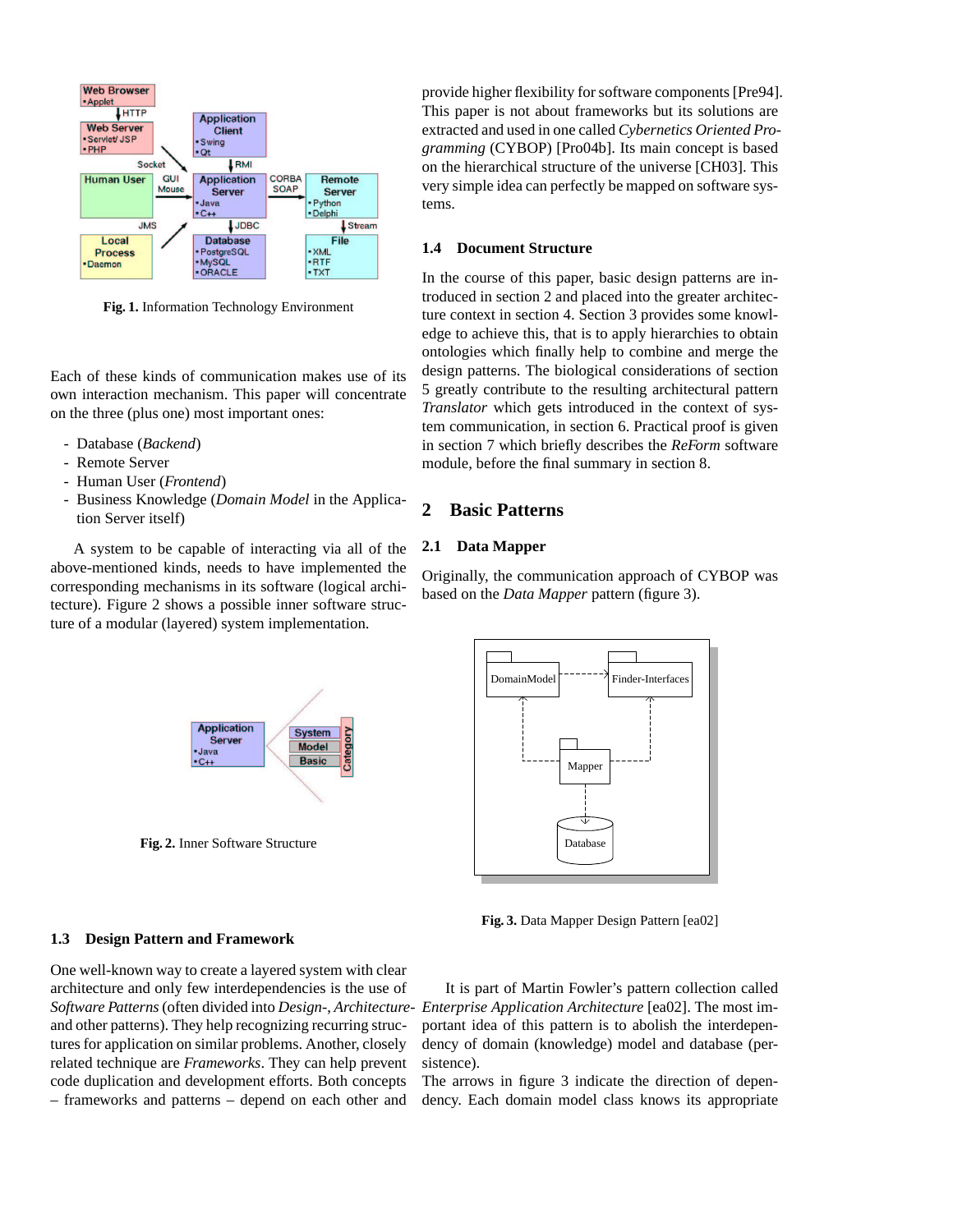persistence finder interface but does not know their implementation, i.e. how data are actually retrieved from the database. The data mapper implementation is part of the mapping package that implements all finders and maps all data of the received result set to the special attributes of the domain model objects. There is no need for the domain model to know where the database is located or how to get the data – and also not how to map the entityrelationship model data.

If all these things are done by the corresponding data mappers now, why shouldn't it be possible to get such a mapping package for persistence media of any kind, no matter which communication paradigm (File Stream, JDBC with SQL) is used? Users would have a number of persistence mechanisms to dynamically choose from; developers would not have to implement the same mechanisms again and again for each new module (application) – leading to clearer code with greatly reduced size.

This functional code separation would make it easy to develop a complicated domain model and update it later, if necessary. The data mapper package could contain special parts for local storage in a file system, in various file formats such as XML, CSV, TXT etc. (whether it makes sense or not to store domain data in a pure text file), for a number of (relational) databases (PostgreSQL, MySQL) and so on. Each of those specialised parts would know how to communicate with its appropriate persistence medium<sup>SOAP</sup> etc.) is used.

and only with it. They would all include a specialised mapper class, called *Translator* in CYBOP, which translates the data from the domain model to the model of the corresponding persistence mechanism.

### **2.2 Data Transfer Object**

It is a well-known fact that many small requests between two processes, and even more between two hosts in a network need a lot of time. The local machine with two processes has to permanently exchange the program context and the network has a lot of transfers. For each request, there is at least a necessity of two transfers – the question of the client and the answer of the server.

Transfer-methods are often expected to deliver common data such as a Person's address, i.e. surname, first name, street, zip-code, town etc. These information is best retrieved by only one transfer-call. That way, the client has to wait only once for a server response and the server does not get too many single tasks. In the address-example, all address data would best be packaged together and sent back to the client.

And that is exactly what the Data Transfer Object pattern (figure 4) proposes a solution for: A central *Assembler* class takes all common data of the server's domain model object and assembles them together into a special object called *Data Transfer Object* (DTO) which is a flat data structure. The server will then send this DTO over



**Fig. 4.** Data Transfer Object Design Pattern [ea02]

network to the client. On the client's side, a similar assembler takes the DTO, finds out all received data and maps (disassembles) them to the client's domain model. In that manner, a DTO is able to drastically improve the performance in communications.

Comparing with the Data Mapper from chapter 2.1, the assembler's task of translating between data models seems quite similar, if not the same. Hence, why shouldn't it be possible for inter-system communications over network to use a *Translator* similar to the one for persistence? This translator could provide special parts for assembling different types of DTOs, independent from which communication protocol/language (Sockets, RMI, JMS, CORBA,

## **2.3 Model View Controller**

After having had a closer look at common design patterns for persistence and communication, this section finally considers the so called *Frontend* of an application which is mostly realized in form of a graphical user interface.

Nowadays, the well-known *Model View Controller* pattern (figure 5) is used by nearly all standard applications. Its principle is to have the *Model* holding domain data, the *View* accessing and displaying these data and the *Controller* providing the workflow of the application by handling any signals (events/ actions) appearing on the view.



**Fig. 5.** Model View Controller Design Pattern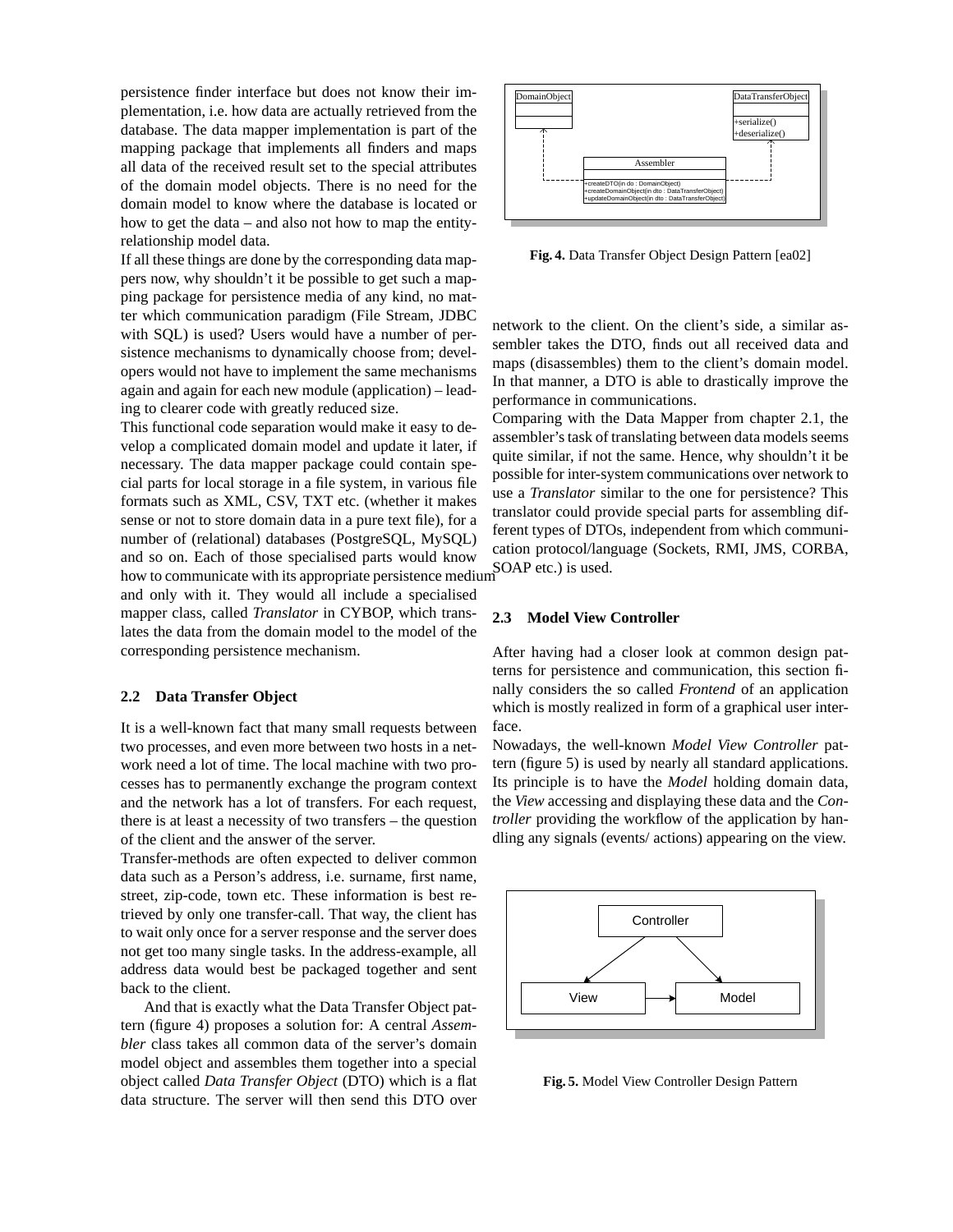of communication between a software system (application) and its user (Human Being as system), the view is in fact just another type of communication model that should be assembled by a special translator.

Because there are many ways in which domain data can be displayed, different user interfaces can exist. Each of them has to have its very own translator item that knows how to map data both ways, from the domain model to the user interface model and vice-versa.

# **3 Hierarchy and Ontology**

Section 2 explained three design patterns that are widely used in software architectures. It has shown similarities between them and raised the question if they could possibly be merged into just one pattern, called *Translator*, what will be described in section 4. Yet before, this section will demonstrate how the principle of *Hierarchy* may be applied to obtain an *Ontology*.

## **3.1 Association Elimination**

An *Electronic Health Record* (EHR) will serve as example domain model whose class structure is shown in part in figure 6. It consists of numerous parts whereof at least two will be of type *Address* and *Problem*, respectively. Following the *Episode-based EHR* recommendation [HW98], *Problem* may consist of *Subjective* and *Objective*. All these associations between classes are needed to navigate through the domain model.



Whichever reason – once the super classes are there, they should be associated similarly to their sub classes, that is in the same direction, using unidirectional dependencies. Afterwards, all associations between sub classes become superfluous as every sub class can reach its sibling across their parent classes' association (figure 6).

Here a short Java code example for how the *HealthRecord* may retrieve a reference to *Address*:

```
Address a = (Address) get("address");
```
*HealthRecord* inherits the *get* method from its super class *Record*. *Record* holds many instances of type *Unit* and differing sub types. The *get* method delivers back an object that still needs to be down-casted to the expected sub type *Address*.

The definition of classes, their dependencies (defined by associations) and granularities (defined by inheritance) in a software system results in several layers of classes of common granularity, as shown in figure 7. These layers are often called *Ontological Level* as they form an *Ontology* (see section 3.2).



**Fig. 6.** Parent- eliminate Child Associations

A frequent design decision in object oriented programming is to sum up common properties of sub classes by introducing a common super class. It is not only properties, but also the *Granularity* of objects that can lead



**Fig. 7.** Ontological Levels and Item Container

Continuing the structure process of introducing more and more common, coarse-grained or fine-grained super classes, the development culminates in one top-most super class of all other classes in the system, which this paper calls *Item*. It is as general as the *java.lang.Object* class for the Java class library, only that it additionally represents a container that can store objects of any type, as explained in [CH03]. In other words, *Item* provides the meta functionality of a container behaviour to *all* other classes.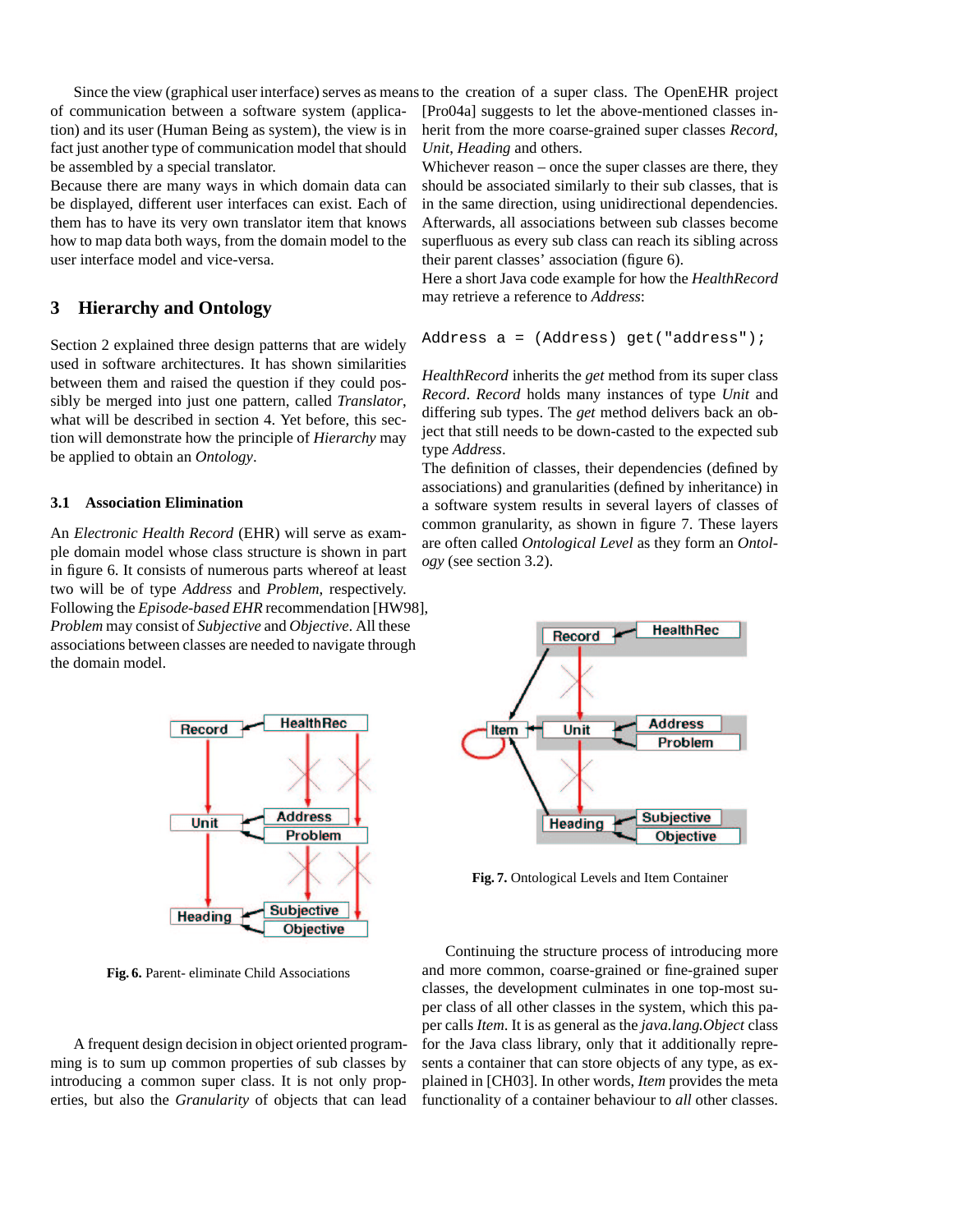### **3.2 Ontology**

Manifold definitions of the word *Ontology* exist. They come from philosophy, metaphysics, information technology and others – too many to list here. This document uses its own, adapted definition and considers an ontology to be *a strict hierarchy of abstract items, organized in levels of growing granularity, that are solely unidirectionally related*. It such represents a systematic description of complex domain contexts.



**Fig. 8.** Electronic Health Record Ontology

Figure 8 shows one possible ontology of an electronic health record, as described in the previous section.

# **4 Logical Architecture**

This section will sort the design patterns of section 2 into the layered architecture of a standard application. Afterwards, the hierarchical principles of section 3 are applied to simplify and merge the design patterns which will lead to an ontology.



**Fig. 9.** Layered Architecture

The startable *Controller* process creates the whole application tree, to which belong the *View* (as user interface), the *Model* (providing data to the view and as facade to remote servers) and the *Domain* with its database *Mapper* layer.

It is not difficult to figure out where the basic patterns of section 2 fit in here (figure 10): The *Model View Controller* pattern determines the classes to interact with a human user via the *View* (sometimes called *Presentation Layer*); the *Data Mapper* pattern provides necessary classes and an *Entity Relationship Model* (ERM) to connect to a persistence medium such as a database; the *Data Transfer Object* (DTO) pattern, finally, serves as means of communication with remote servers.



**Fig. 10.** Layered Architecture with Basic Patterns

For all three kinds of communication, there is a:

- System (HumanUser, DataBase, RemoteServer)
- Model (View, ERM, DTO)
- Translator (ViewAssembler, Mapper, DTOAssembler)

Realizing this, it is easy to create ontological layers by adding one common parent class for systems, models and translators each, which leads to a much clearer architecture (figure 11). The common properties of all sub classes are merged into their corresponding super class.



**Fig. 11.** Layered Architecture with merged Patterns

A state-of-the-art software system consists of a layered architecture similar to the one shown in figure 9.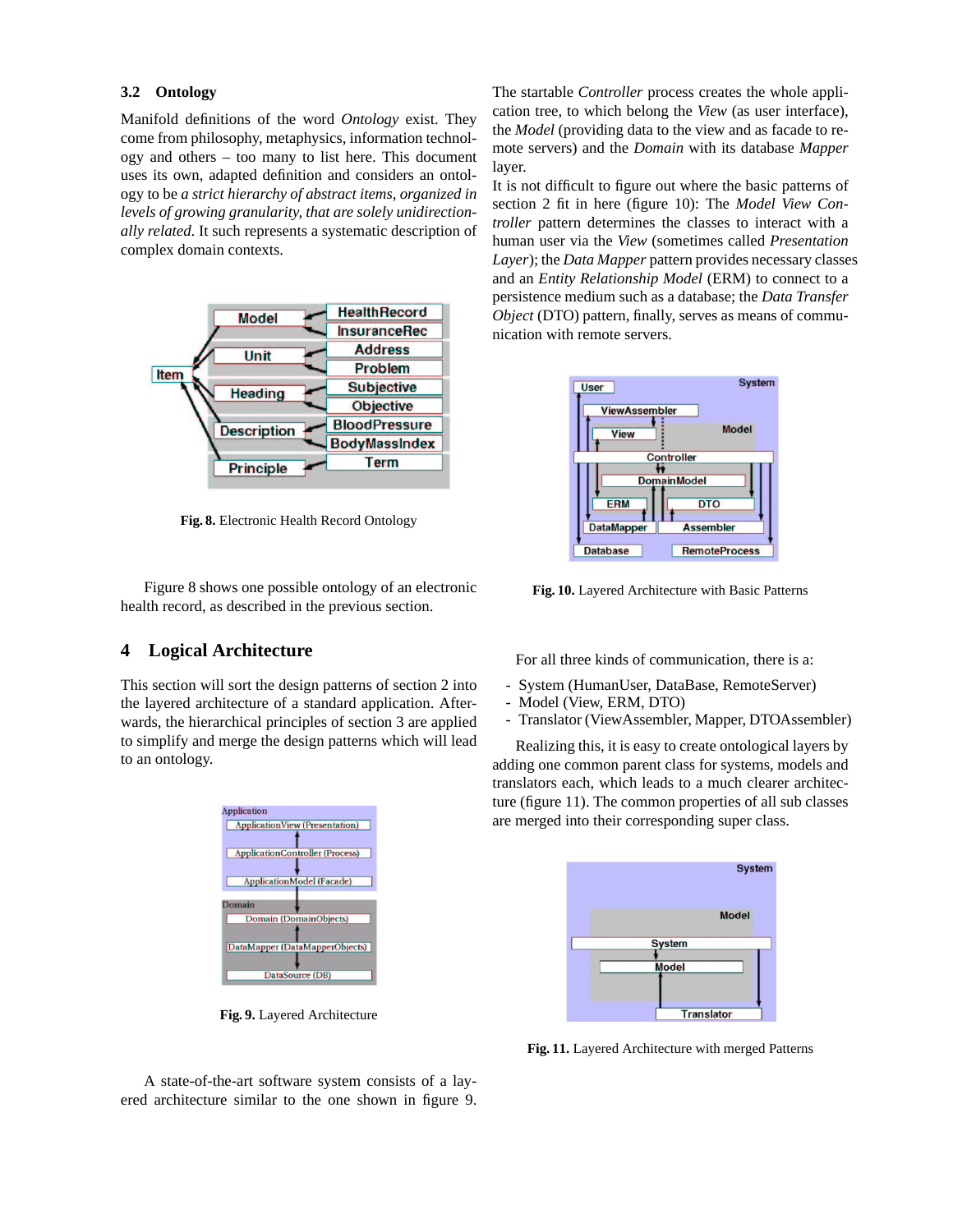# **5 Biological Reflections**

The previous sections have shown how existing patterns for communication can be merged into one common system architecture. All of these design patterns suggest their very own communication paradigm which cannot be used anymore in the new, merged *Translator* architecture. Therefore, a new way for system interaction needs to be found.



**Fig. 12.** Human Being as System of Models (Brain)

Following the CYBOP approach, nature – in our case the Human body – will be considered next. Humans have organs responsible for information input and output (figure 12). In between input and output, the information is processed by the brain that contains a specific abstract model of the surrounding real world. The human brain consists of several regions, each being responsible for a special task, such as the optical region for seeing or the cerebral cortex for actual information processing which possibly leads to awareness.

The following example demonstrates a typical information (signal) processing procedure (technical names were used instead of biological ones in figure 13; the terms *Mapper* and *Assembler* are converted and merged into the term *Translator*):

One human *System* wants to send another human *System* a message. It decides for an acoustical *Signal*, formulates a sentence and talks to the other human *System* (*handle* method). The other human receives the *Signal* across its ear organ (*Keyboard*, *Mouse*, *Network*). The *Signal* is then forwarded to the receiver's brain (*Controller*) where a special *Region* responsible for acoustics (*Translator*) translates (*decode* method) the data (*DataTransferModel*) contained in the *Signal* and sorts them into the human's abstract model of the surrounding real world (*DomainModel* or *KnowledgeModel*, respectively). Processing of the signal happens in the cerebral cortex of the brain (*Processor*). If the addressed listener wants to send an answer *Signal*, it may do so by triggering a muscle reaction. For this to happen, the motoric brain region (*Translator*) needs to



**Fig. 13.** Signal Processing as UML Sequence Diagram

translate (*encode* method) abstract model data (*Domain-Model*) into a special communication model (*UserInterfaceModel*) for the answer signal. Finally, the answer signal will be sent as muscle action (data display on *Screen*).

# **6 System Models**

So far, the paper has elaborated on the statics (section 4) as well as the dynamic side (section 5) of the proposed *Translator* pattern. This section will finally show the overall results in a number of architecture diagrams.

### **6.1 Translator Pattern**

As could be seen in section 5, there is always a *Translator* that is able to map domain model data to communication model data (*encode* method) and back (*decode* method). Depending on which communication medium is used, different translators need to be applied (figure 14).



**Fig. 14.** Translator Classes in a UML Class Diagram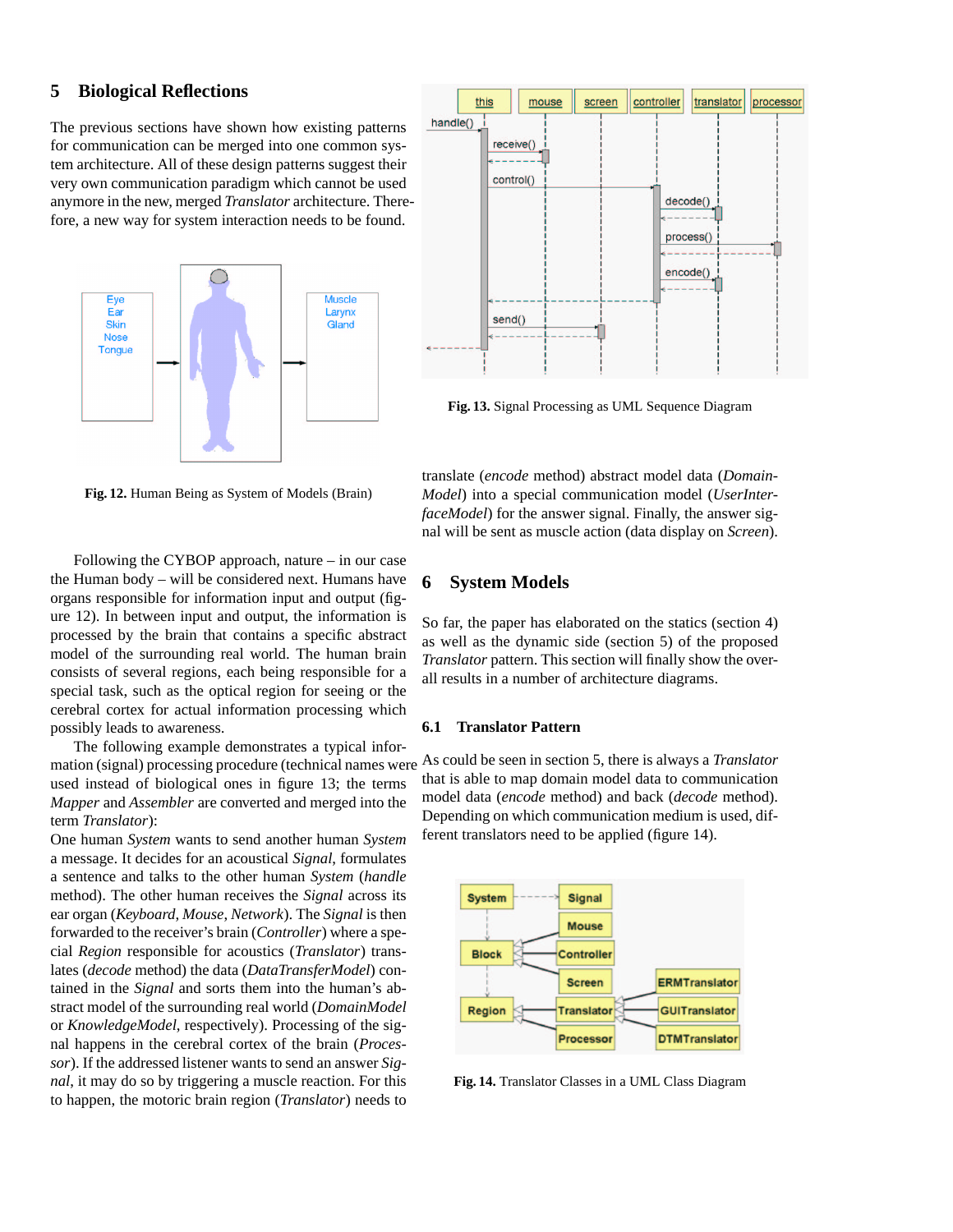Every system has exactly one domain model but communication models of arbitrary type can be added anytime (figure 15). Every translator knows only how to translate between the domain model and a special communication model. Direct translation between communication models is forbidden as it would break the flexibility of the whole framework. In other words, translations always have to be done *via* the domain model.

All typecasted programming languages already contain an *Ontology*! These primitives represent the lowest layer in an ontology or in other words, the last level of abstraction in software. That is also where *Terminologies* (that are mostly mentioned in conjunction with ontologies) come in. Basically, these are sorted collections of terms (strings) but not further elaborated here.



**Fig. 17.** Basic (Language) Ontology

#### **6.2 Ontology Framework**

When placing the translators of figure 14 into the greater system architecture context, a *System Ontology* as shown in figure 16 may be retrieved. It contains the new *Translator* as sub class of *Region*, input/ output devices as sub class of *Block*, *Module* (*Application*) and *User* as sub class of *System* and further parts which are not the topic of this paper. For the ease of understanding, the biological counterparts have been added on the right side of the figure. Specialized translators may be derived as sub class of the one shown in figure 16.

**Fig. 15.** Translator accessing various Models



**Fig. 16.** System Ontology

To complete the list of important ontology models, figure 17 gives an overview of language-integrated types (commonly called *Primitives*). And as a matter of fact:

Putting the three ontologies *Basic*, *Model* and *System* that were introduced in this paper together, results in the CYBOP architecture of figure 18. All ontologies base on the *Language Ontology*. A system built after the *System Ontology* model (in this paper the example of an *Electronic Health Record* application) may access one ore more *Model Ontologies* (in the example the health record domain model). All dependencies are unidirectional.



**Fig. 18.** CYBOP Ontology Framework

### **6.3 Consistency**

The described models are highly flexible and extensible and absolutely transparent to the user (developer). S/he will not know whether the current communication is with the local file system, a database or a remote process on another machine.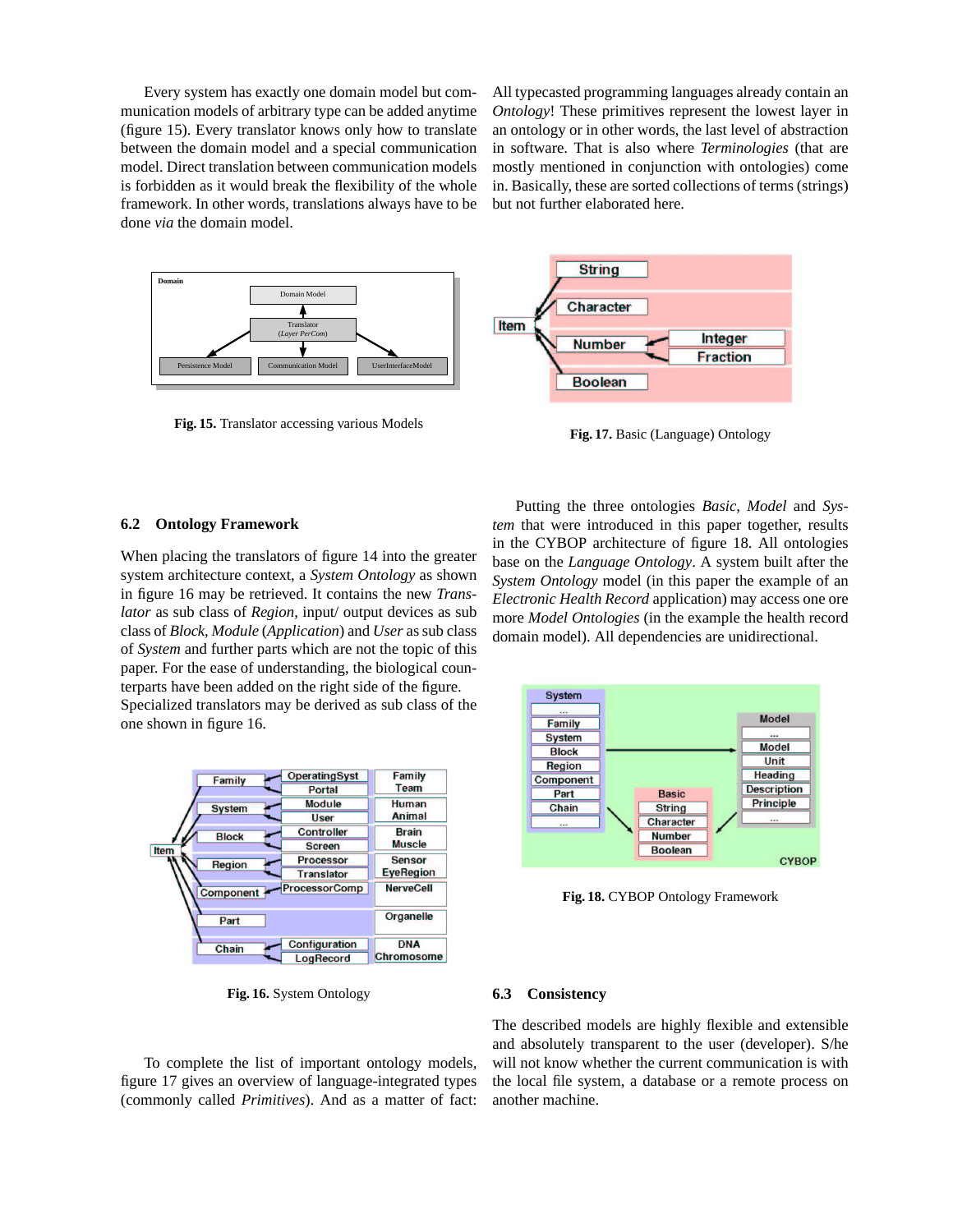However, this transparency causes a number of problems. Surely, the most common question is how to ensure consistency, security and minimum redundance? The following two paragraphs give an answer to the first part of this question – consistency and uniqueness of data sets. Maximizing security and minimizing redundancy have to be analysed in future works.

**Object ID (OID)** Most database systems provide an own algorithm to generate primary keys for the tables. But the applications that use our communication architecture shall also be able to work if a database server is not reachable, e.g. due to a network failure. Thats why the keys are generated locally, by each application. Based on the assumption that every host in a network has a network card, it thereby has a unique internet address. This number is concatinated with an exact time stamp (nanoseconds). That is why the OID is unique in the global network and unique in time.

The proposed approach uses the OID as file name for local storage and the same OID as primary key in the main table of the database. Therewith, both models can be mapped to each other. Of course, it is necessary to avoid overwriting of new data in the database. If, for example, a network connection is cut and a little later, one wants to get data from the local files and write them up in the restored central database, it has to be made sure that nobody else has modified the data during the offline-time. That is why there is another technique to ensure this – the time stamp.

**Time Stamp** Most database developers will know this technique. Each table has a separate column for storing the time at which the data were written into this table. If someone requests information from the database, the time stamp is delivered as well. After modifying the data, they have to be written back into the database. At this time, both timestamps (the one in the database table and the one delivered before) are compared. If there is a difference, the data were modified by another user. Then, one has to care about the update without overwriting the new data in the table.

# **7 Physical Architecture**

This section wants to give practical proof of the theoretical models described before. It first introduces the project *Res Medicinae* in whose frame the software was written. Afterwards, two solutions of a physical architecture, *Two-Tier* and *Three-Tier* are explained.

## **7.1 Res Medicinae**

The practical background for the application of CYBOP is *Res Medicinae* [pro04c]. A modern clinical information system is the aim of all efforts in this project. In the

future, it shall serve medical documentation, laboratory data, billing etc.

*Res Medicinae* is separated into single modules solving different tasks. One module in which the CYBOP communication concepts were applied is *ReForm* (figure 19). It offers a medical form that can be filled in and printed out. Since one of the main reasons to implement this module was the testing and proof of the new persistence and communication concepts, it includes a dialog for choosing the communication protocol or persistence mechanism, respectively. This is the only remaining part where users have to care about the underlaying techniques. They also have to decide whether to use the local file system via *Extensible Markup Language* (XML) format or to store the data in a central database. In the future, an XML file format may as well be used for remote communication, e.g. via *Simple Object Access Protocol* (SOAP).

Because of the component-based design of *Res Medicinae*, it is possible to start more than one instance of *ReForm* at the same time. In this way, the data exchange between modules can be tested. A module *X* looks for another registered module *Y* at the naming service of *Remote Method Invocation* (RMI), *Common Object Request Broker Architecture* (CORBA) or some other. *X* gets the address of the remote service *Y* (depending on the communication mechanism). The stub and skeleton of *X* and *Y* marshal, send and unmarshal the data for further working.



**Fig. 19.** ReForm Module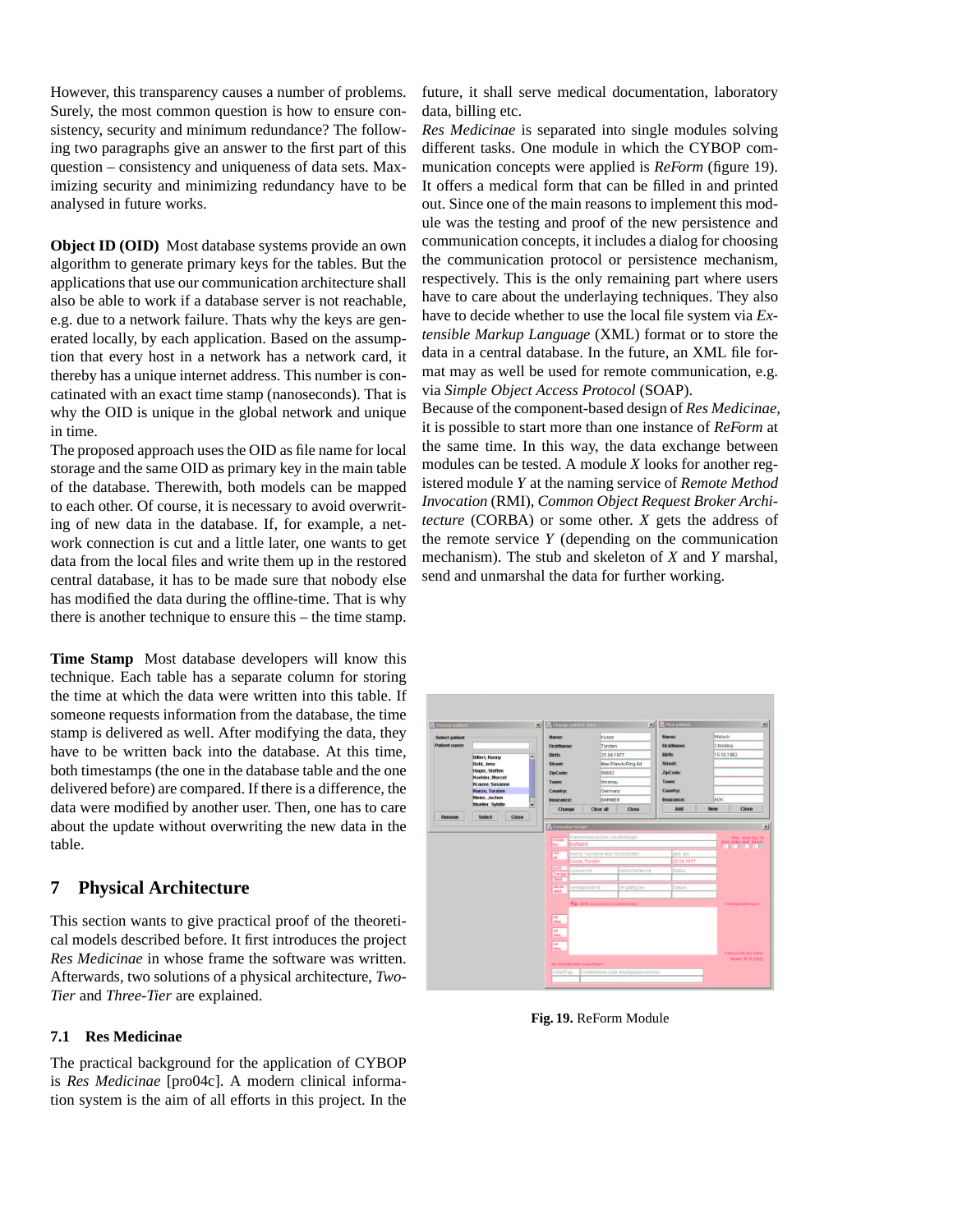## **7.2 Two Tier Architecture**

The proposed CYBOP communication architecture is currently implemented in form of a *Two-Tier* architecture (figure 20).



**Fig. 20.** Two Tier Architecture

It shows how two autarchic components (Application A and B) intercommunicate and save their domain data in different ways. Each component fulfills a special task and works as a client as well as a server. One can recognize the two patterns *DataMapper* and *DTO*.

If a client requests some data from another component, the central object *DataTransferTranslator* collects all needed information from the *DomainModel* and encodes (packs) them into one *DataTransferModel*. Now, the *Server* object can send this *DTO* back to the requesting client component. On the other side of the wire, the *Client* object receives the *DTO*, a *DataTransferTranslator* decodes (unpacks) the data and writes them into the *DomainModel*.

In this example, the two components are located on the same host. It is also possible to distribute them. Therefore, each component is also able to communicate with other components that are situated somewhere in the network. The arrows in applications indicate the dependencies between the single architectural elements, whereas the outside arrows show the communication between components and database server.

All data storing operations are hidden in a special *PersistenceTranslator* like the one shown in figure 20, on the example of a database. The SQL statements were placed in a separate package. If there is the need for getting information from a database, the translator uses the statements of the *SQL Package* and maps data of the result set to the *DomainModel*.

### **7.3 Three Tier Architecture**

To provide a more comfortable structure than the typical *Two-Tier* architecture as shown in section 7.2, there is the necessity of a *Three-* or *Multi-Tier* Architecture. If, for example, the location of the database server was changed then, in a *Two-Tier* architecture, all clients would have to be updated. Figure 21 makes a proposition to solve this problem.



**Fig. 21.** Three Tier Architecture

## **8 Summary**

Major research objectives are to find concepts and principles to increase the reusability of software, their architectures as well as the resulting code. The aim of this work was to find an architecture that simplifies and unifies the implementation of any kind of communication mechanism.

Persistence, remote communication and user interface mechanisms have common properties. Classical system architectures treat them as *Backend*, *Data Transfer* and *Frontend* and use different methods and design patterns (*DataMapper*, *DataTransferObject*, *ModelViewController*) to implement them.

This paper proposed to sum up their common properties